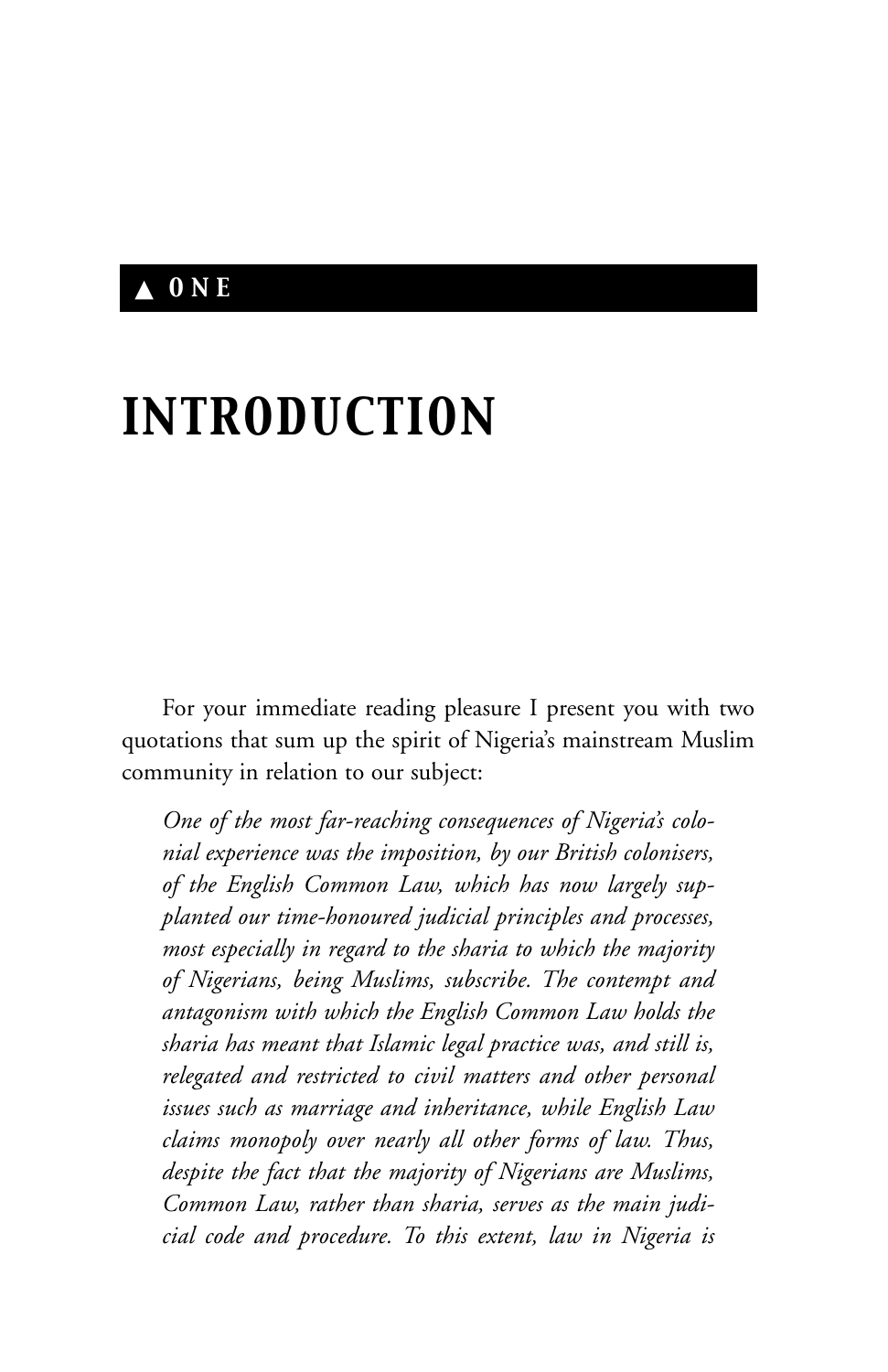*largely divorced from its socio-cultural and religious contexts. What an injustice!*

> —Professor Mahdi Adamu, Vice-Chancellor, University of Sokoto<sup>1</sup>

*Islam takes into consideration the fact that man, whatever be his religious persuasion, culture and nationality, has an inherent love or respect for the law in which he has faith. In other words, Allah has endeared law to mankind, as law is the very essence of civilised life. It is this innate love for law that impelled Muslims to give up their lives in their thousands to preserve the integrity of the Sharia against colonial usurpers. Thousands of others undertook the hijra (flight) to escape being governed by the laws of Roman paganism and English colonisers. The same love now impels the Muslims of today to seek to be governed by the Sacred Sharia and an end to subservience to neo-colonialism.*

—Ibrahim Sulaiman2

Throughout this series so far I have emphasized that Christian-Muslim relations are among the key determinants of Nigerian current affairs. In other words, we are dealing here with issues central to the life of the nation and its people. The *New Nigerian* (*NN*), the FG-owned daily based in Kaduna, on January 1, 2000, featured the heading "Sharia Sweeps the Scene." Under that heading was written,

*Several governmental policy issues—minimum wage, probes, scrapping of Petroleum Trust Fund—charged public debate in 1999, but sharia was the mother of them all. Zamfara State's youthful Governor Ahmed Sani Yeriman Bakura was the one who blazed the trail. Many Muslims now see him as the Mujaddid of the new millennium, but a lot of Nigerian Christians frowned.*<sup>3</sup>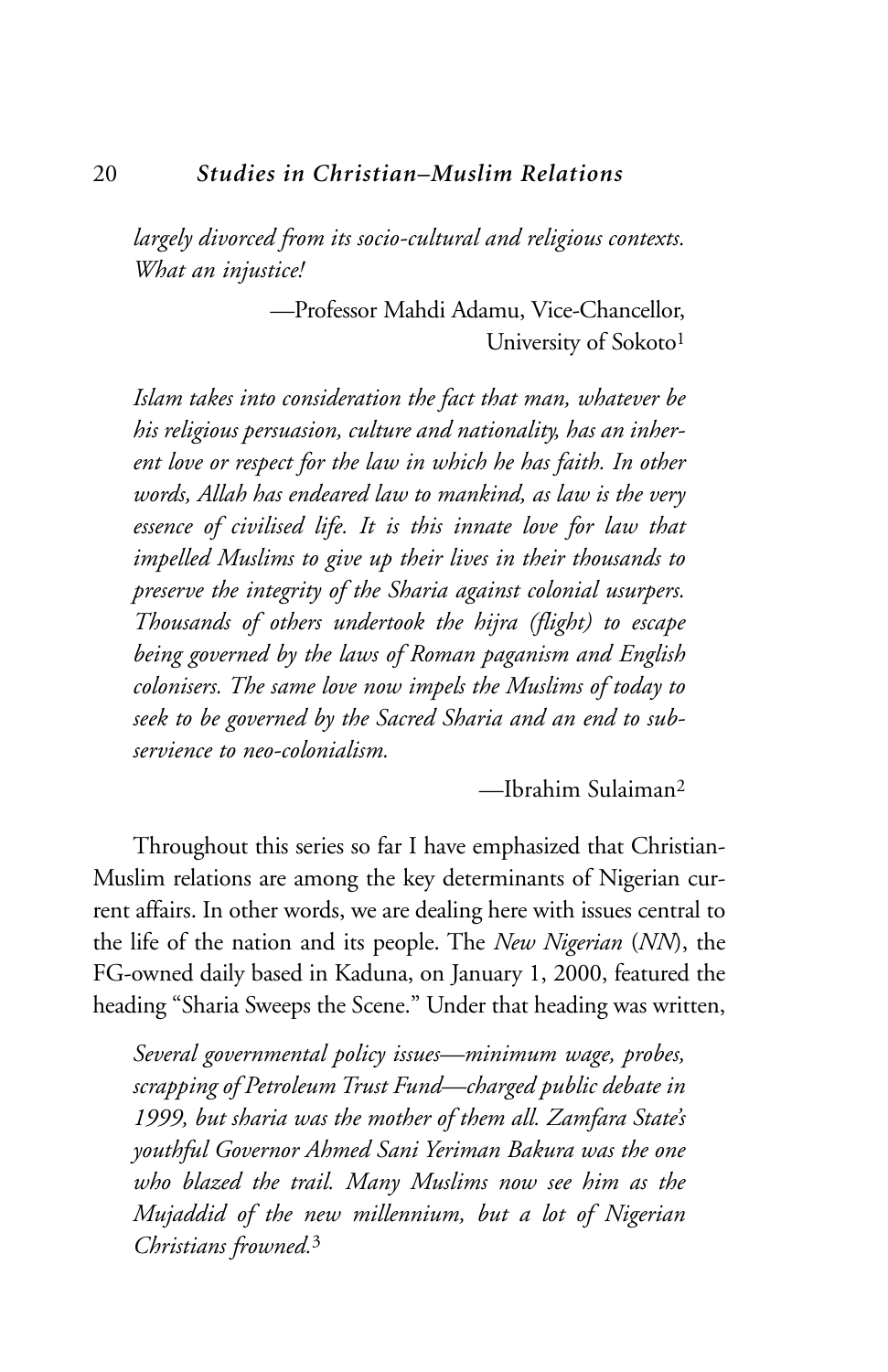#### *Introduction* 21

This needs occasional restatement on behalf of Western readers, many of whom are steeped in secular cultures where religion is marginalized. They can hardly imagine how religion can possibly play such a central role in a nation's affairs. Now I want to add to that emphasis that *within* that key element of religion, at the very heart of *that* are the issues of secularism and sharia. I have dealt with secularism in Monographs 4 and 5. In this and the next monograph, sharia comes centre stage.

The Nigerian debate about sharia and the eventual declaration of sharia by Zamfara state should not be seen as a surprising development or as an event that has no genuine basis in Islam. As Sanusi Lamido Sanusi, a prolific Nigerian Muslim economist/bankerscholar of international repute, put it, "The desire of Muslims living in various epochs in different parts of the world to base their social order on Islamic principles has been a major stimulant to the evolution of discourses on Islam and modernity." There is almost something instinctive about Muslims struggling to shape their societies and cultures according to the norms of their religion. It is a struggle that will not cease as long as there is a viable Muslim community in the world.4 Ruud Peters similarly argues that the Nigerian debate "has its roots in deeply felt religious convictions and emotions." It is their "native breath" in much the same way as it is for the Kuyperian tradition I have introduced into the discussion in Monographs 1 and 5. That being the case, the Nigerian debate is typical of a number of countries. After you read a few chapters, turn to Peters' pages 123-124 and you will think he specifically summarized the Nigerian debate. In fact, he summarized the situation in a number of countries.<sup>5</sup>

Ibrahim Sulaiman affirmed back in 1986, "By far the most important issue before this nation is the application of sharia; on this momentous issue lies her future, whether it survives or breaks asunder." Hence, Muslims must "approach it with an utmost sense of responsibility and with unflinching determination." He warns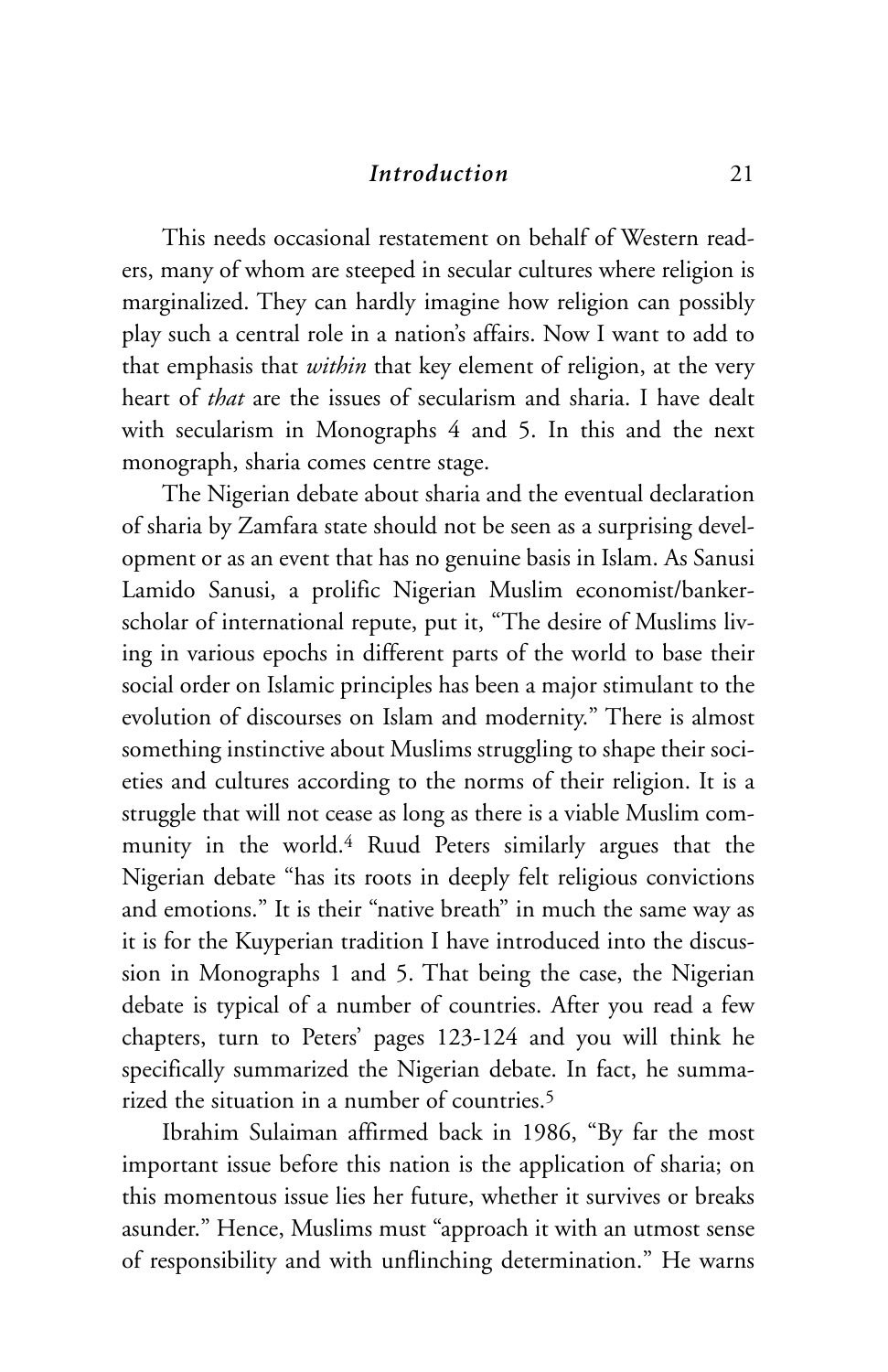Christians to approach this issue "with caution and understanding." All communities expect that people respect and obey their own laws. This is true even for those who want to restrict sharia. Well, the same is true for Muslims.<sup>6</sup>

The period from 1999-2001 is marked by a dizzying international array of conferences dedicated to the sharia issue. But already some decades earlier there were sharia stirrings with conferences held in various locations abroad.7 All told, I count fourteen. If that is not enough evidence of the profound importance attached to the sharia issue, I invite you to take up any Nigerian daily published during the various constituent assemblies and from late 1999 till 2005. Or log onto various Nigerian Web sites like Gamji to see the amount of energy spent on sharia issues. It is nothing less than staggering.

As I have emphasized in the earlier volumes, Christians and Muslims need to listen to each other carefully. The purpose of this listening should not be primarily to find fault, trap or trick. The purpose should be to understand, sympathetically, empathetically. Since this particular volume presents the Muslim point of view, the burden of such listening once again rests upon Christians. The burden will shift to Muslims in the next volume, where I take up the Christian case again. No one should be offended or surprised by this call for listening and understanding, since both Christian and Muslim leaders call for it all the time.

Muslims especially should welcome my constant call to Christians to understand, for there is a tendency among Muslims to assume that understanding will automatically lead to conversion to Islam or, at a minimum, to accept sharia, since Islam is regarded as mankind's "natural" religion and the most reasonable. Failure to convert or to accept sharia means there is misunderstanding and ignorance. Hence the strong emphasis among Muslims on understanding and knowledge. Abubakar Gwandu was optimistic that, once "Muslims and non-Muslims alike study the implications of the application of the sharia" objectively, "the whole nation is likely to sympathize with the adher-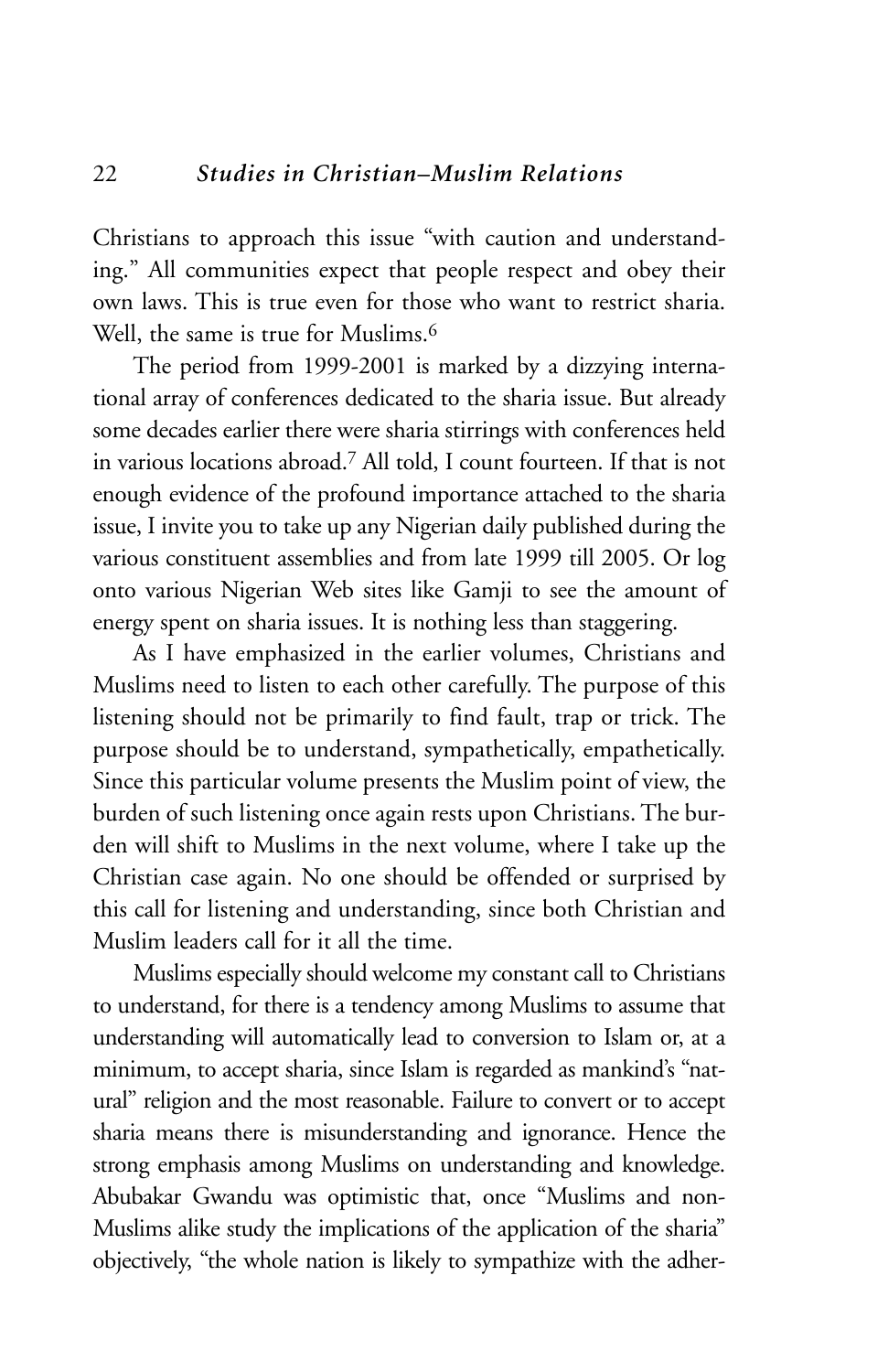#### *Introduction* 23

ents of Islam and support the application of the sharia *in toto* to all of them."8 So far, that expectation has not been realized.

Muslims should be careful not to assume that Christians misunderstand everything about Islam. Though adherents usually understand their own religion better than outsiders, the latter, when living among the adherents, may well gain insight into a religion to which adherents themselves have developed a blind eye. Adherents seldom appreciate the impact of their religion, whether positive or negative, on their neighbours, for they have not experienced that impact. The outsider's experience is foreign to the adherent. The Muslim experience of Islam, it is clear from the Nigerian situation, is very different from the Christian experience of Islam—with the opposite being equally true. An important goal of this series is to help outsiders increase their understanding of the inside experience and vice versa—without the glib Muslim assumption with which I begin this paragraph.

Unfortunately, both Christians and Muslims have handicapped themselves with their extreme anger at and suspicion of each other; it is almost impossible for either party to listen seriously. Auwalu Yadudu of Bayero University, Kano, described the process as a "dialogue of the deaf" since "each side was talking to itself, avoiding to take a hard look at the issues."9

Abubukar Mohammed wrote, "One of the most annoying things is that all the non-Muslims and Christians who write on the sharia issue are stark illiterates on what sharia is all about and display their ignorance on the issue."10 An essentially similar declaration comes from Abdullahi Bego, a Nigerian living in Tehran, who published an article with the title "The Sharia Debate: Between Ignorance and Fanaticism." He writes about a "hysteria" that fills the atmosphere either "to vilify" or "to justify the application of the Muslim legal system."11

If it is not anger or ignorance, it is dogmatism. Sanusi writes of the "seeming impasse" that is the result of frozen positions. He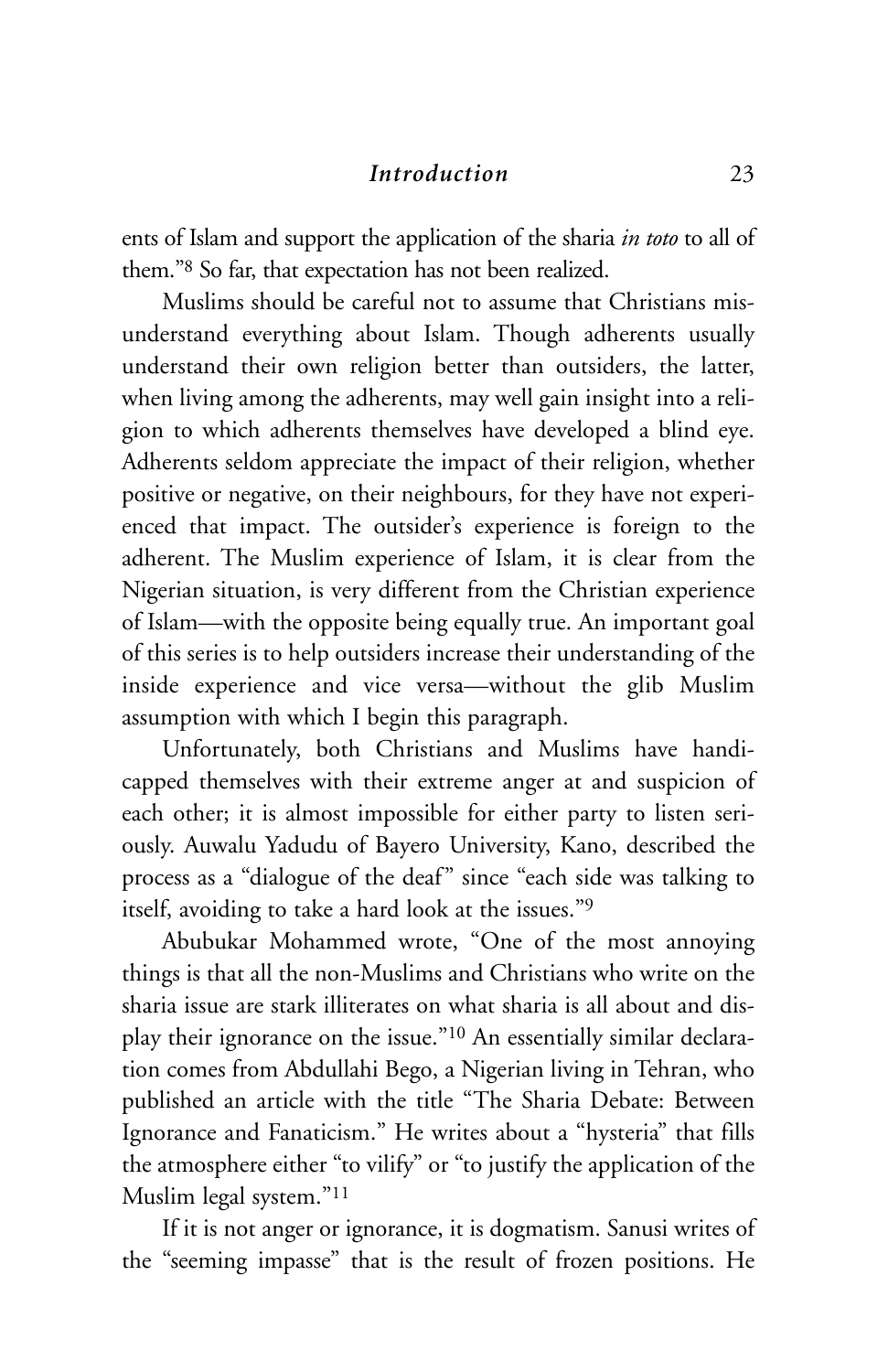asserts that "opponents of the sharia are too willing to accept...every criticism of the discourse as 'progressive,' or 'liberal,' or 'reformist,' without subjecting the arguments to rigorous intellectual scrutiny. Defenders hold firmly to equally dogmatic ideological positions to which they ascribe dubious labels of authenticity and tradition, and insist on the authority of sources" that are themselves the product of rational human debate. That's Sanusi saying in complicated English—*dogon Turanci*—that various traditions and ancient documents are attributed exclusively to divinity while human contributions to their development are ignored or even denied.12 This point is, Sanusi insists, a major concern that has made him anathema to many mainstream and Islamist Nigerian Muslims alike.

This and the next monograph summarize most of the major points of adherents of both religions with respect to sharia. The healing Nigeria requires must be based on facts in so far as we can access them, not on prejudice or dogmatism, and certainly not on anger. I offer these collations of facts or, rather, opinions, to both parties in preparation for more serious dialogue that simply must occur and which hopefully will lead to a level of mutual understanding sufficient for them to live together somewhat peaceably and develop the nation together. I am *not* expecting wholesale absorption of the one into the other, though, based on what already pertains in both directions, I do expect continuing busy border traffic between them. I am not even expecting a relationship devoid of tension. I am only expecting tension management at a reasonable level and a relative peace. The differences between the religions are too basic to expect more than that—but that's a vast improvement over what obtains presently.

I do remind you that we are talking almost exclusively of Christian-Muslim relations and perspectives in *Nigeria*. You will not find many references to either non-Nigerians or non-Nigerian events. Muslim nations and cultures vary greatly from each other, so much so that when their citizens meet each other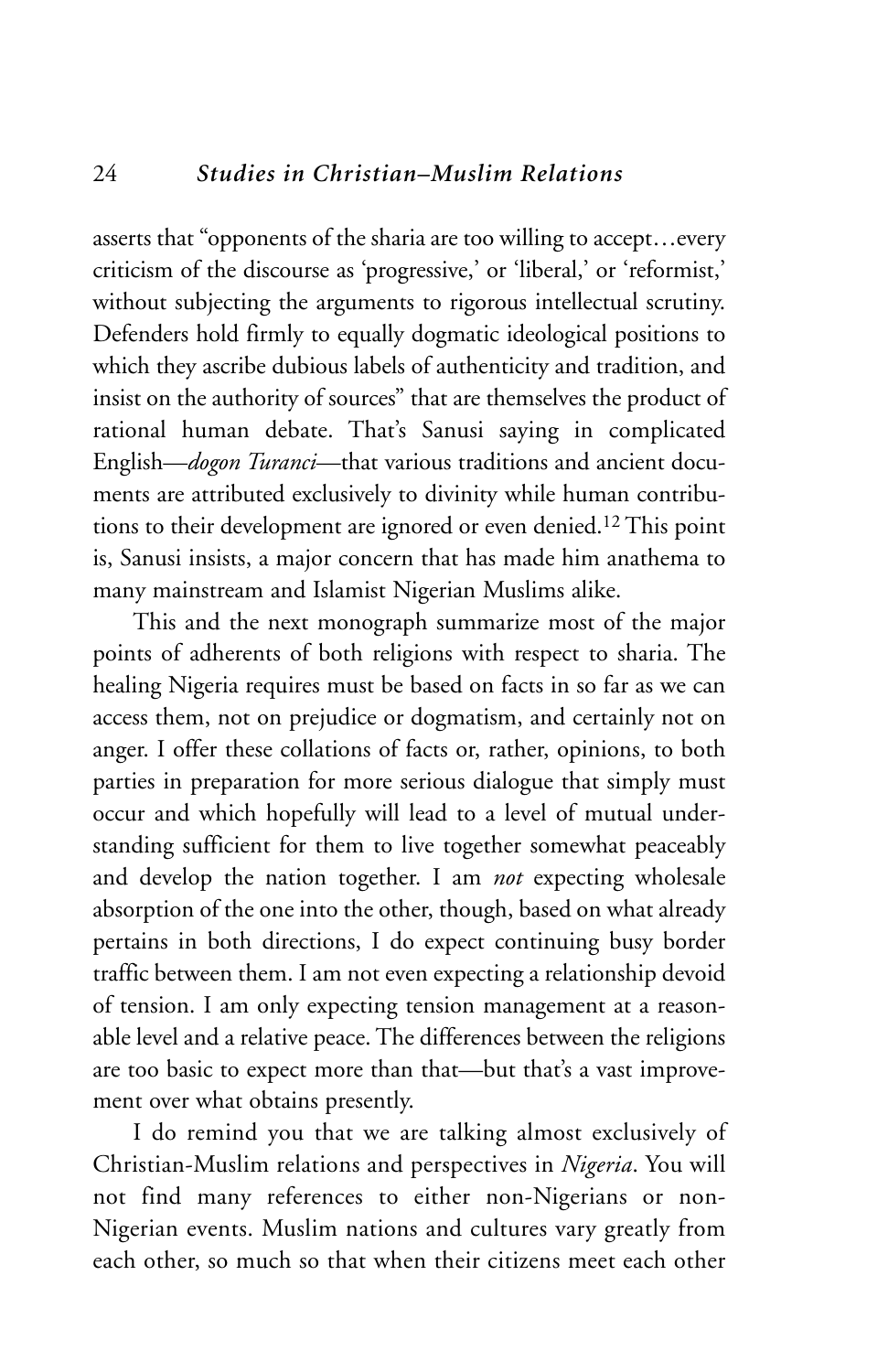as immigrant neighbours in the West, they often have a hard time relating to each other.<sup>13</sup>

For our purpose it is significant to realize that in Northern Nigeria "Islamic law was more extensively enforced than almost anywhere else in the world outside the Arabian peninsula."14 Nigerian advocates of sharia reject the relevance of colonially-induced changes in sharia. In searching for an alternative to the colonial sharia, it is good for Nigerians to remember that there are many models out there in other countries, some colonially inspired, that even years after colonialism millions of Muslims appear to accept. Islam embraces an almost endless variety of expressions, though all sharing the core confession and the five pillars that give them a recognizable universal face. It is good for Nigerian Muslims to take that variety into consideration and thus reduce their tendency to dogmatism, absolutism and rigidity. Not every non-Islamist is an unfaithful *kafir*.

Some ask why Muslims demand sharia now that Nigeria has a Christian President. Why not in the days of Murtala, Shegari, Abacha, Babangida—all former Muslim Presidents? Of course, the demand for sharia goes back to the Constituent Assembly (CA) of the 1970s, if it did not predate that event. Back in 1986, the Nigerian Khalid Rashid referred to "the recent phenomenon of Islamic resurgence" that has "rekindled world interest in the sharia." He explained, "After centuries of religious, cultural and intellectual persecution at the hands of colonial powers, Muslims all over the world are now beginning to realize the extent of damage they suffered and the indignities to which their whole system of life was subjected to and the brainwashing they received at the hands of anti-Islamic and colonial forces."15 Similarly, A. Rahman Doi wrote of the "growing evidence of political resurgence of Islam in most Muslim countries," a resurgence that includes a debate "to establish a truly Islamic legal system." Even Western universities are including Islamic law in their curricula.16

During 2003, sharia became an issue even in my own adopted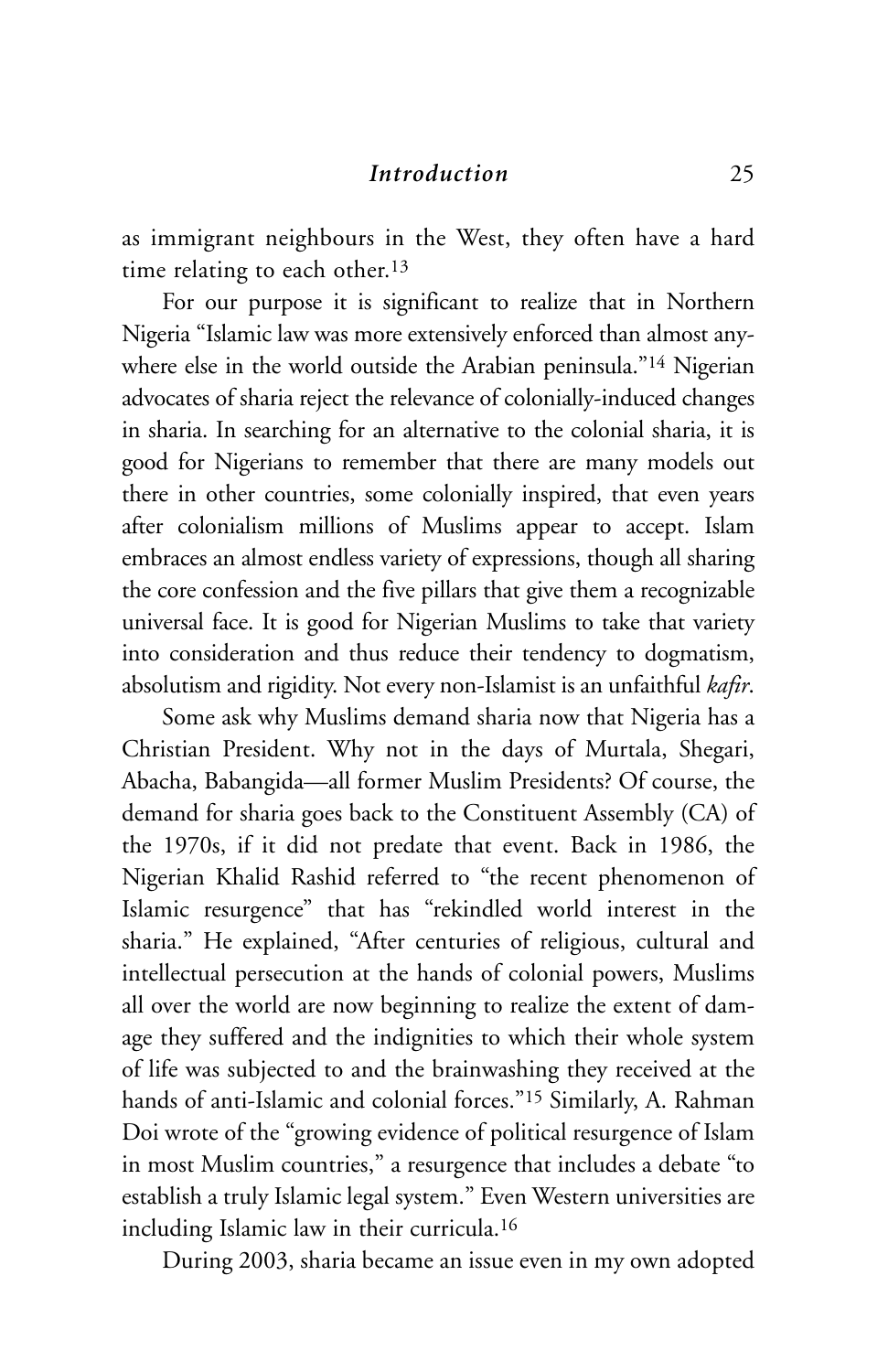Canada.17 In Nigeria, the *demand* has been there long; the *declaration* is of recent vintage. The situation had to ripen, mature. It waited for what Christian theologians call the *kairos*, the right, proper, or favourable time.

Probably in no country has sharia been discussed for so long and with so much heat by so many people as it has in Nigeria. But then, no country has anything approaching the Nigerian configuration of 60 million adherents of each religion, in other words, a balanced situation without majority versus minority issues, that are staring each other down. Sharia controversy is a natural development in such an environment. The environment is further enhanced by the global Muslim revival in which Nigeria is also caught up. Mahmoud Turi, an associate of El-Zakzaky, declared in an interview conducted by a staff member of *The Pen*,

*If we take a glance at the globe, we will see a spirit of reawakening and revivalism among the entire Ummah. This, I want all Muslims to note, is the handiwork of Allah (SWT). Allah has promised to raise a Reformer (Mujahid) at the beginning of every century. And today we are at the beginning of the 15th century and we are witnessing the wind of change blowing all over the world, including this country. So, it is the duty of every Muslim to realise this and see he is part of this change.*<sup>18</sup>

While sharia developments are berated by some, the declaration of sharia by Zamfara State, the major subject of this monograph, kindled a lot of hope and enthusiasm for a genuine Muslim revival. Almost every speech or publication on the subject expresses that hope or desire. Alhaji Muhammadu Maccido, the Sultan of Sokoto, compared this declaration to a "revival of the Islamic legal system and jurisprudence" and called it a "welcome development."19

During the inaugural meeting of a committee to guide the establishment of sharia in Adamawa State, the chairman, retired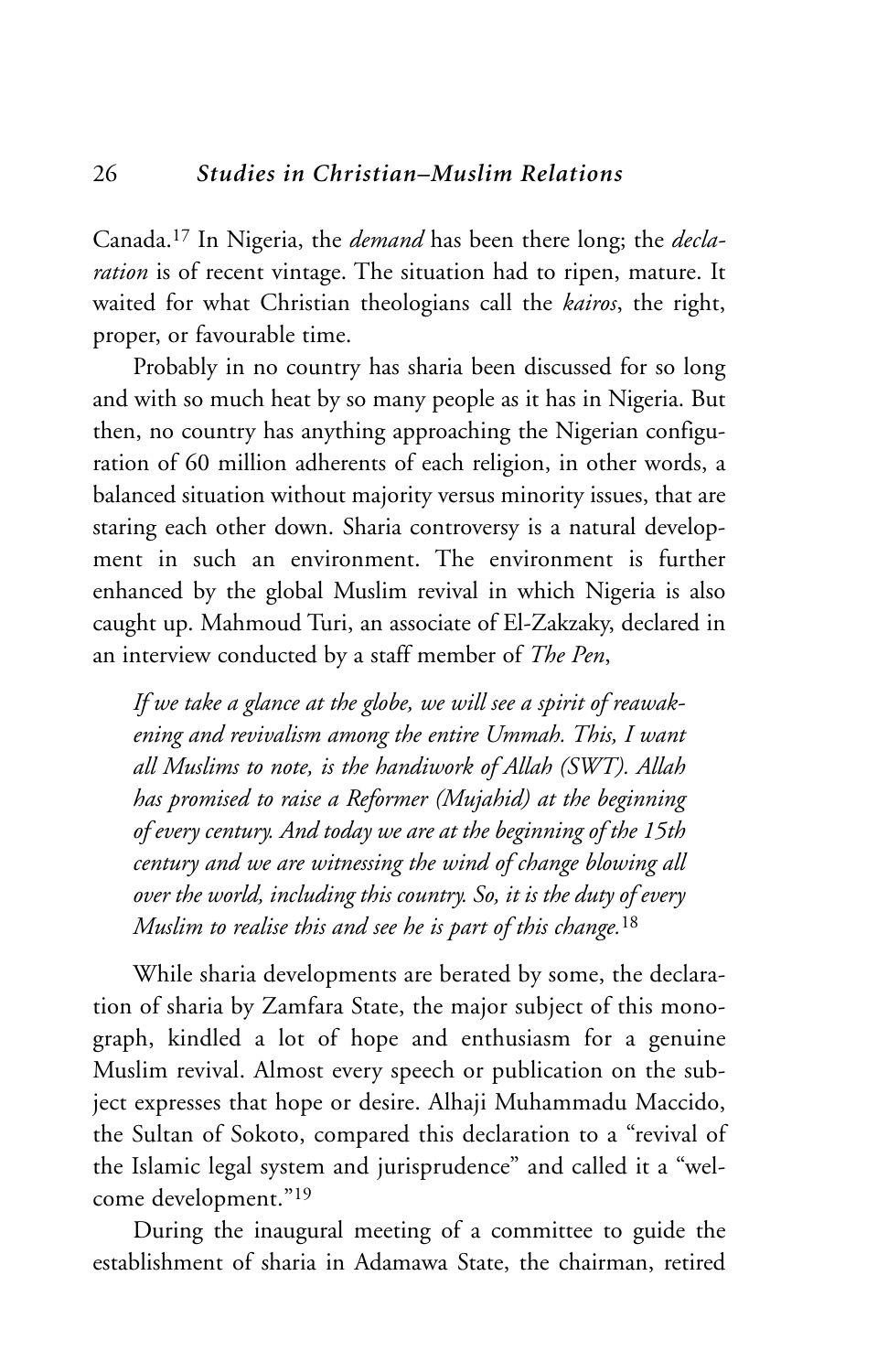### *Introduction* 27

Grand Khadi Alhaji Ahmadu Abba Yola, "expressed optimism" that the move would lead to a "spiritual reawakening" of the people.20 The same optimistic spirit has existed already for over twenty years globally. In 1987, Denny described the "overall picture" as "one of progress, with successes in missionary work, charitable endeavours on the part of the wealthier Islamic nations…and a regained sense of pride and strength that has largely replaced the feelings of weakness, backwardness, and humiliation of the colonial period."21

It is that dynamic of renewed hope and determination that drives the long campaign for sharia in Nigeria.